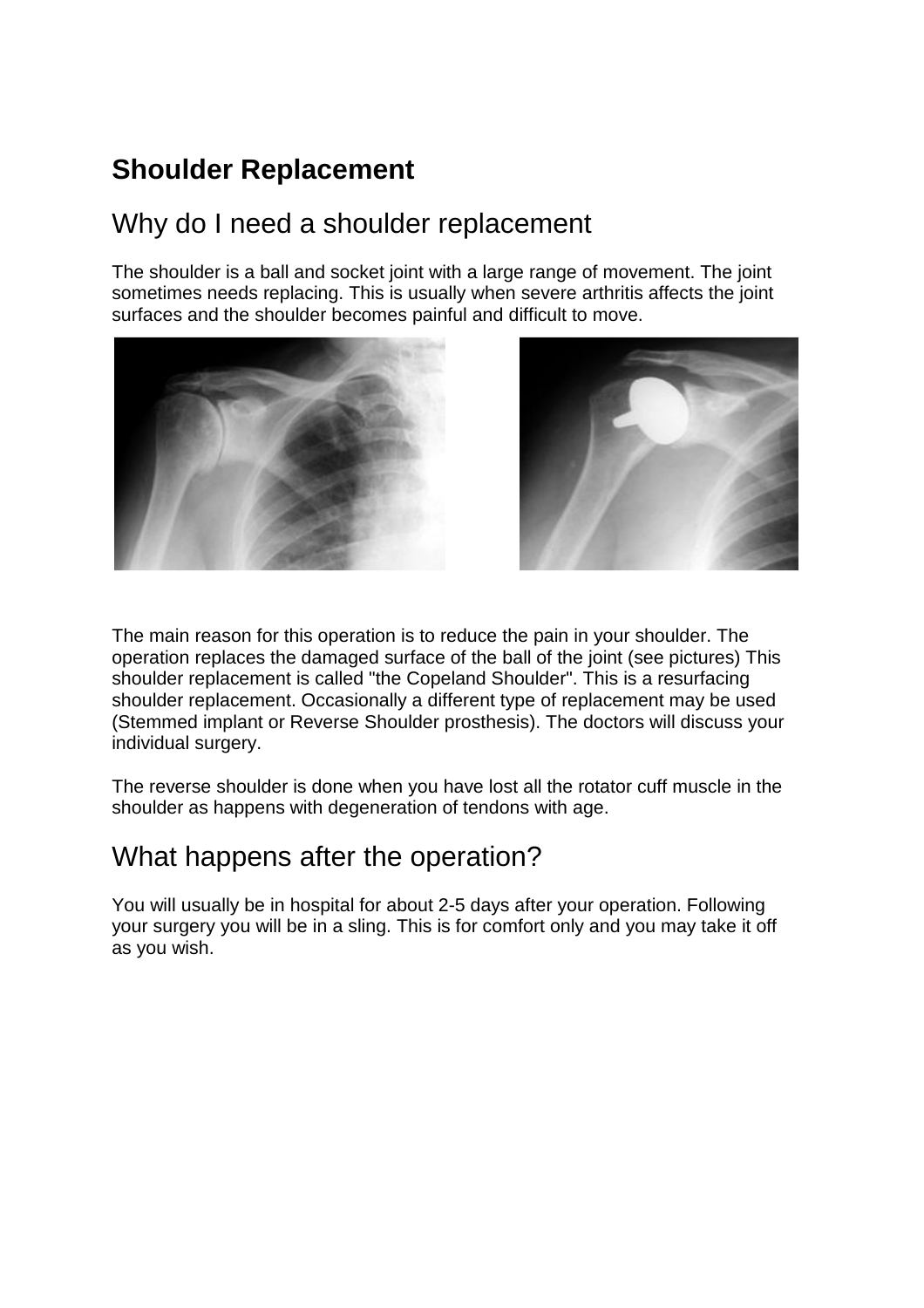

Figure: Severe damage to rotator cuff with arthritis treated with Reverse shoulder arthroplasty

A physiotherapist will see you in hospital to give you advice about using your arm and exercises. Outpatient physiotherapy will be arranged when you are discharged.

Your arm will be painful at first and in the first three to four weeks you will be quite one handed which will significantly affect your daily activities. As your pain improves so will the amount you can use your arm.

Driving and most light activities are usually possible four to six weeks after the surgery. However the strength in your arm will take longer to improve, and will be dependent on the amount of pain and stiffness you had prior to the surgery.A doctor or physiotherapist will discuss this with you.



Stemmed shoulder replacement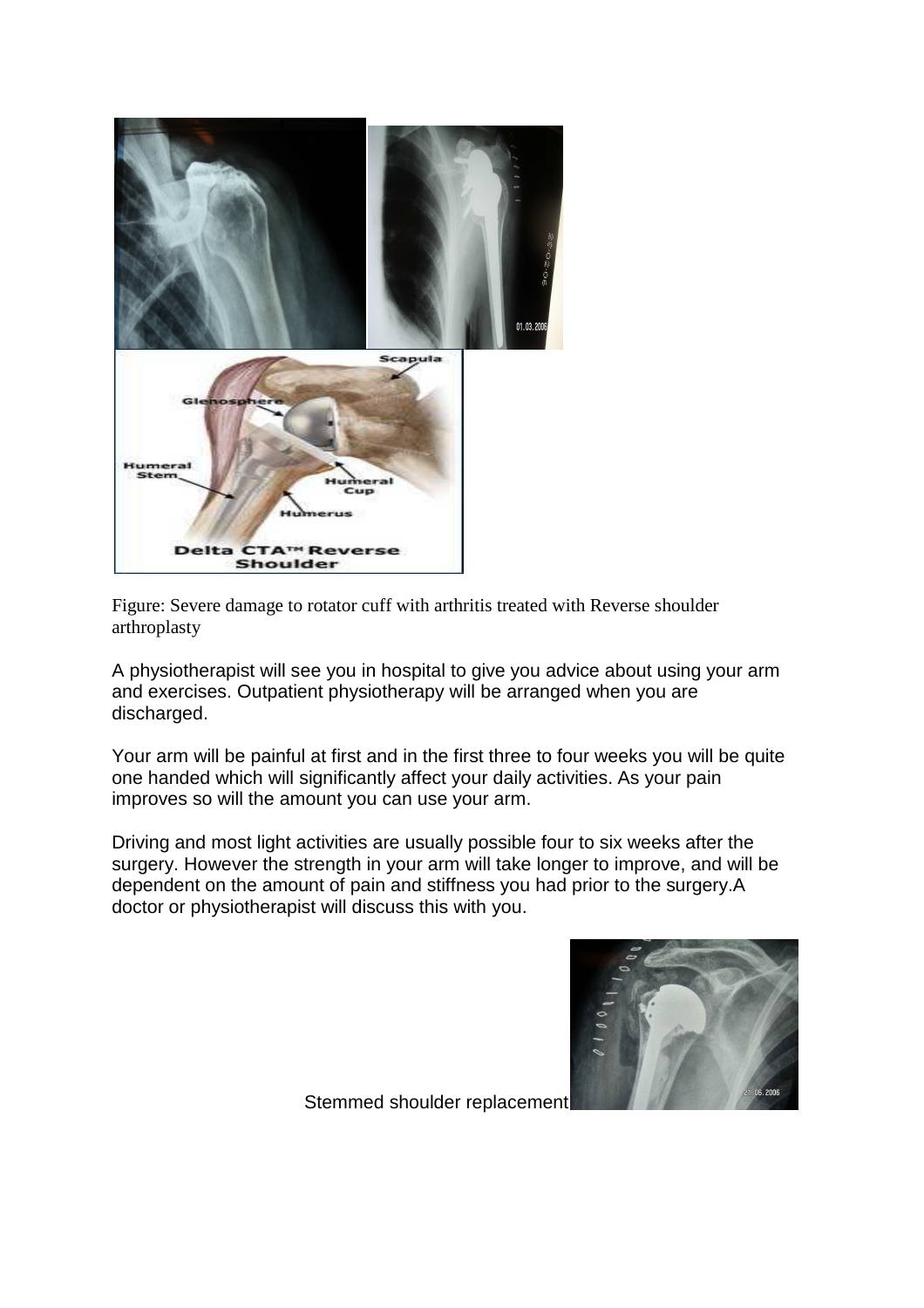## What are the complications

As with all surgery there is a risk of some complications. These are rare, but you should be aware of them before your operation. They include:

Complications relating to the anaesthetic.

Infection , Unwanted prolonged pain and/or stiffness, dislocation

Damage to the nerves or blood vessels around the shoulder and rarely a need to redo the surgery.

If you require further information please discuss with the doctors either in clinic or on admission.

# **Guidelines for patients following Total Shoulder Replacement**



Introduction Following your operation you will have a scar approximately 3 inches long on the front of your shoulder.

Your arm will be supported in a sling and a physiotherapist will teach you how to take it on and off to do your exercises. You will be in hospital for about one week.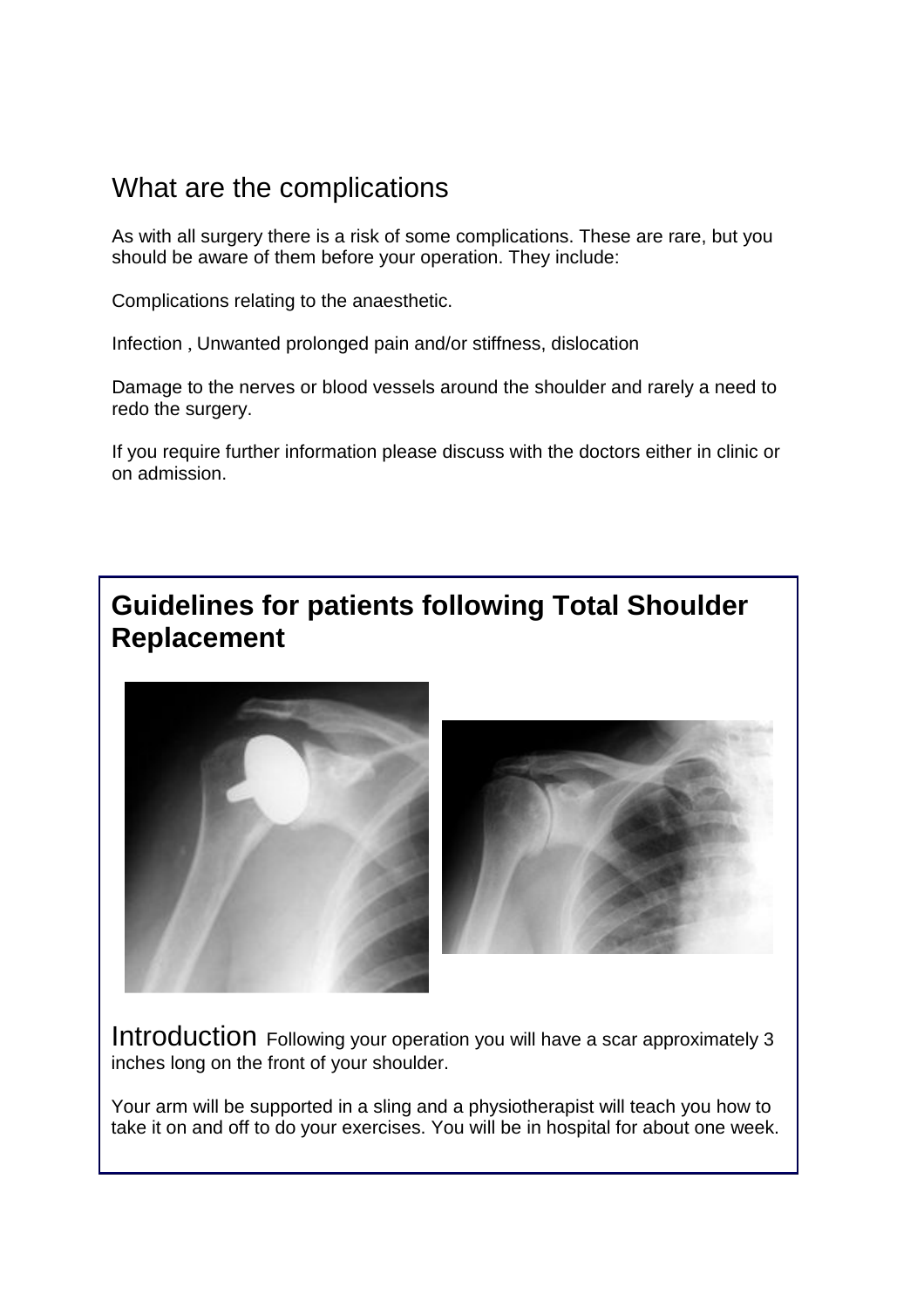# General guidelines

Pain: A nerve block may be used during the operation which means that immediately after the operation the shoulder and arm may feel numb. This may last a few hours. After this your shoulder will be painful and this may last a few weeks. You will be given painkillers to help this whilst in hospital. These should be continued after you are discharged home.

# Wearing a Sling:

You will return from theatre wearing a sling. This is used for the first 3 weeks following your operation. It is important that you remove the sling to exercise. You can stop wearing the sling as soon as you feel comfortable.

## The Wound:

Keep the wound dry until it is healed. This normally takes 10 to 14 days. Your stitch is dissolvable and needs only to be trimmed at your clinic visit.

# Driving:

This is usually possible after about three to six weeks, but will be dependant on your recovery.

# Returning to work:

This is dependent upon your occupation. Light activities which involve using your arm in front of your body may be resumed after about three weeks, but if your job involves heavy lifting you will be off work for up to three months.

#### Leisure activities:

Gentle swimming and exercises in water can begin at 4 to 6 weeks Golf 6 weeks.

# Follow up appointments:

You will have an appointment to see the doctor/specialist physiotherapist three weeks after your operation.

## Progress:

This is variable and dependant on the amount of movement and the strength of your muscles prior to surgery. Following discharge your pain will slowly decrease